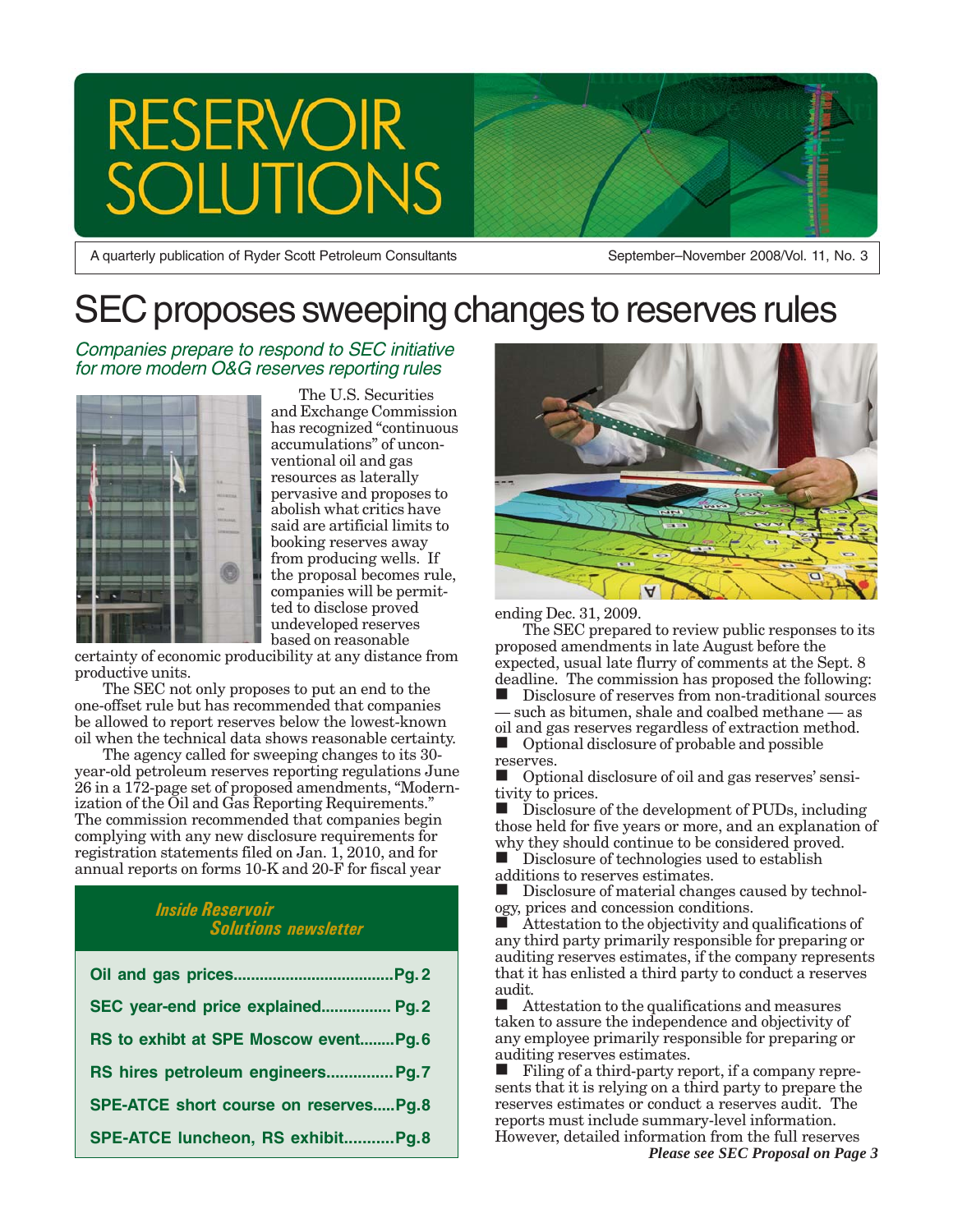## SEC pricing for YE08 explained



**Ziehe**

**Fred Ziehe**, managing senior vice president, made a presentation on oil and gas prices used in reserves determinations under U.S. Securities and Exchange Commission guidelines at the Ryder Scott Reserves Conference. He said that prices used are generally referenced against familiar price benchmarks, such as WTI at Cushing, OK, for oil, and Henry Hub, LA, for gas.

"However these physical locations are also used as refer-

ence locations for NYMEX futures prices. That is where part of the confusion occurs. The SEC has stated that NYMEX futures prices for gas are not to be used for SEC reporting purposes," said Ziehe.

He explained that gas is priced one day in advance on the spot market. In general, gas delivered on Dec. 31 is actually sold at a price determined on Dec. 30. The price determined on the transaction date of the 30th sets the price for gas sold on the flow date of the  $31<sup>st</sup>$ . For year-end SEC reports, use the price determined on the Dec. 30 transaction date for gas produced on the Dec. 31 flow date.

Exceptions to the general rule are spot markets that are closed during the weekends and holidays and market traders do not allow the same transaction date price to apply to the last day of the month and to the

#### "It is not appropriate to apply the differential of sales prices and posted prices to benchmark spot prices and vice versa."

first day of the next month.

If Dec. 31 is a Sunday and Monday, Jan. 1, is a holiday, then Thursday's transaction date price on Dec. 28 applies to flows on Friday, Saturday and Sunday. Friday's transaction date price on Dec. 29 applies to flows on Monday, Jan. 1, and Tuesday, Jan. 2. This occurred at year-end 2006.

If Dec. 31 is a Monday and a holiday and Tuesday, Jan. 1, is a holiday, then Thursday's transaction date price on Dec. 27 applies to flows on Friday, Saturday, Sunday and Monday. Friday's transaction date price on Dec. 28 applies to flows on Tuesday, Jan. 1, and Wednesday, Jan. 2. This occurred at year-end 2007.

Ziehe said that SEC filers can use the Dec. 31 oil spot price for reporting purposes. The Dec. 31 oil spot serves as the cash market price for deliveries of WTI crude to Cushing, OK, on that day and also serves as the futures price for February deliveries. The oil spot price is related to the NYMEX futures price.

Ziehe showed a close correlation between spot cash market prices and posted prices, which are quoted as delivered prices at numerous locations subject to the gravity adjustment scale and other terms in the posting bulletins.

Companies can also use the Dec. 31 posted price for SEC reports. However he cautioned that "it is not appropriate to apply the differential of sales prices and posted prices to benchmark spot prices and vice versa."

Ziehe also provided several sources for getting year-end prices, including the Ryder Scott Web site.



#### **The historical price chart shows published, monthly-average, cash market prices for WTI crude at Cushing (NYMEX), Brent crude and Henry Hub and AECO gas.**

#### **Publisher's Statement**

*Reservoir Solutions* newsletter is published quarterly by Ryder Scott Company LP. Established in 1937, the reservoir evaluation consulting firm performs hundreds of studies a year. Ryder Scott multidisciplinary studies incorporate geophysics, petrophysics, geology, petroleum engineering, reservoir simulation and economics. With 115 employees, including 80 engineers and geoscientists, Ryder Scott has the capability to complete the largest, most complex reservoirevaluation projects in a timely manner.

#### *Reservoir Solutions* Larry T. Nelms Managing Senior V.P. Board of Directors Don P. Roesle Chairman and CEO John E. Hodgin President Fred P. Richoux Executive V.P. Ryder Scott Company LP 1100 Louisiana, Suite 3800 Houston, Texas 77002-5218 Phone: 713-651-9191; Fax: 713-651-0849 Editor: Mike Wysatta Business Development Manager Dean C. Rietz Managing Senior V.P. Guale Ramirez Managing Senior V.P. George F. Dames Managing Senior V.P.

Denver, Colorado; Phone: 303-623-9147 Calgary, AB, Canada; Phone: 403-262-2799 E-mail: info@ryderscott.com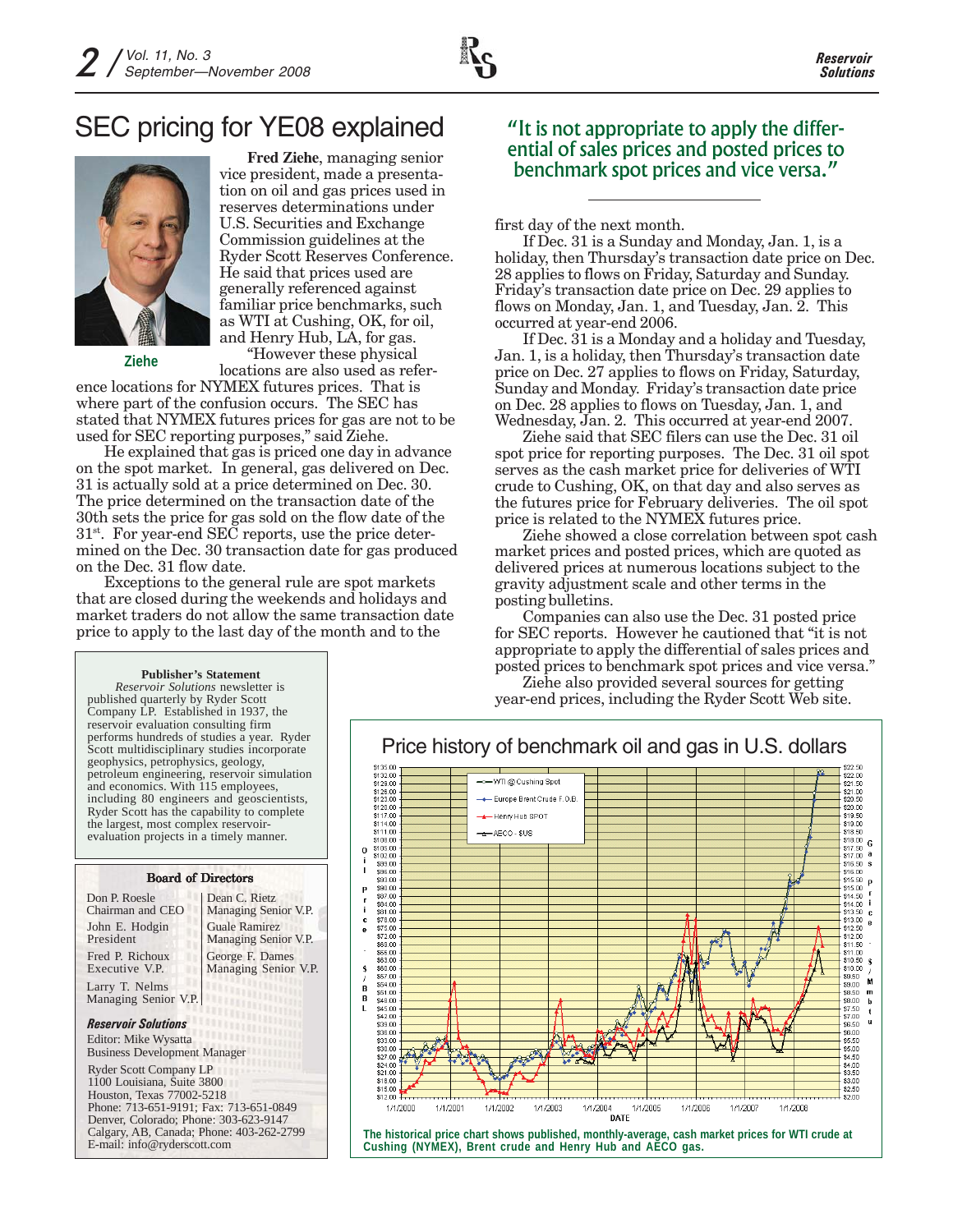#### *SEC Proposal—Cont. from Page 1*

report is not specifically mentioned.

Disclosure based on a new definition of the term "by geographic area."

In addition, the amendments would expand disclosure of oil and gas activities by foreign issuers to a level currently required of domestic issuers. The proposal calls for foreign private issuers to report information on drilling activities, present activities, delivery commitments and wells and acreage, which now, they are not required to provide in Form 20-F.

#### Third parties

The SEC has proposed that companies not be

required to use a thirdparty consultant to estimate or audit petroleum reserves. However, the commission is asking for comments on whether to require outside audits or estimates of probable or possible reserves if a company chooses to report those less certain categories.

The report from the third party to be filed with U.S. regulators would include the following:

 Purpose of the third-party report and for whom it was prepared.

 Report's effective date and completion date.

 Portion of the company's total reserves in the report and their geographic location.

 Assumptions, data, methods and procedures used in conducting the reserves estimate, including percentage of a company's total reserves estimated by a third party, and a statement that the information is appropriate for the report's purpose.

Discussion of primary economic assumptions.

Discussion of any effects of regulation on the

ability of the registrant to recover estimated reserves. Discussion on inherent risks and uncertainties of

reserves estimates. Statement that the third party has used all methods and procedures considered necessary, under the circumstances, to prepare the report.

Signature of third party.

If a company represents that a third party audited reserves estimates, then the issuer would also be required to file a report. "We are not proposing that these reports be the full 'reserves report' that is often very detailed and voluminous," the SEC said.

Report summaries for those relying on audited

reserves would include the previously cited bullet points plus an additional disclosure of a "brief summary of the third party's conclusions with respect to the reserves estimates."

The SEC did not specify what should be contained in the summary of audit conclusions, although the assumption is that it is information from the standard audit letter, a document that is already customarily filed.

The SEC defined audit as an examination of at least 80 percent of a company's reserves based on Society of Petroleum Engineers auditing standards. The commission based proposed content for the audit report filing on guidance from the Society of Petroleum

Evaluation Engineers.

#### Pricing

The SEC proposes to revise the definitions in Rule 4-10 of Regulation S-X to change the price used in calculating reserves from a singleday closing price on the last day of the company's fiscal year to an average price for the 12 months prior to the fiscal year end. This price would be calculated as the unweighted arithmetic average of the closing price on the last day of each month in that 12 month period. The commission does not propose a trailing average price that would give some lag time between the close of the pricing period and the end of the fiscal year.

The SEC also proposes that an oil and gas

company, at its option, be allowed to include a sensitivity case analysis in its filings to show reserves estimates based on futures prices, management's planning prices or other price schedules.

#### Two sets of reserves on the books

The SEC proposes that companies book proved petroleum reserves using average and year-end prices. For financial accounting, companies would continue to calculate DD&A from oil and gas producing activities using proved reserves based on a single-day, year-end price. In addition, companies using the full-cost accounting method would continue to use the singleday, year-end price for the ceiling test or limit on capitalized costs.

"This would result in two different presentations of proved reserves using two different economic producibility assumptions," the SEC said. The agency intends to discuss the conflict in methodologies with

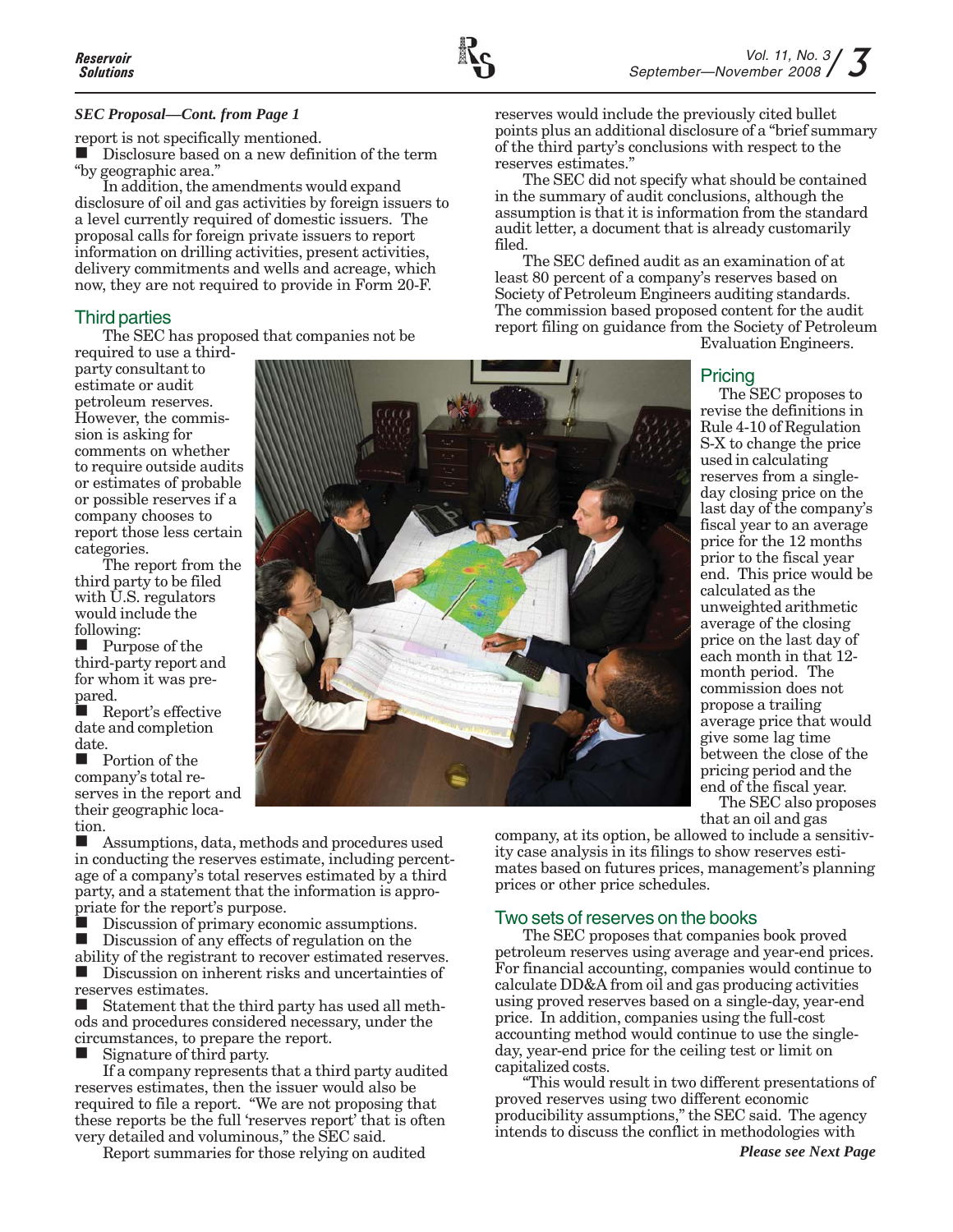#### *Cont. from Page 3*

the U.S. Financial Accounting Standards Board.

#### Non-traditional sources

The SEC wants to focus on the final product of extraction technologies to allow the disclosure of reserves from non-traditional sources regardless of extraction method. For instance, bitumen produced through mining would be considered petroleum reserves.

However, in

allowing companies to report reserves from gasification from mined coal, the commission is faced with applying rules to coal based on the ultimate use of the resource. That issue is challenging considering that coal is predominately used as a mined fuel rather than a source for the further extraction of hydrocarbons. In its proposal, the SEC is asking for guidance on how to address that concern.



#### Wider acceptance of new technology

The SEC proposes to allow the use of "reliable technology" to support reserves bookings, offering an open-ended definition for more flexibility in considering technology that will evolve. Reliable technology is widely accepted, field-tested, applied technology that makes use of high-quality geoscience and engineering data and has demonstrated consistency and repeatability in subject or analogous formations.

The SEC defines an "analogous reservoir in the immediate area" as one that shares the same geological formation, depositional environment and drive mechanism as well as a similar geological structure as the subject reservoir.

The commission said that its definition for reliable technology is consistent with current industry practice to deploy tools and techniques that are proven empirically to lead to correct conclusions 90 percent or more of the time. Sufficient sample size for a valid 90 percent threshold, strength of documentation, universal effectiveness of certain technologies and other issues are yet to be clarified.

Under current rules, a company generally must use actual production or flow tests to meet the reasonable certainty standard to establish proved reserves. However, the SEC recognizes that it has accepted disclosure of reserves estimates from the deepwater Gulf of Mexico where flow tests are not feasible and where operators use alternative measurement technologies, such as wireline formation tests.

The commission also noted a public comment to its concept document that stated that exemptions from

the flow test requirement impose unequal standards for establishing reasonable certainty based on geographic location.

SEC solicitation of feedback suggests a concern with an amendment for new technology. The agency asks, "Would permitting the company to determine which technologies to use to determine their reserves estimates be subject to abuse? Do investors have the capacity to distinguish whether a particular technology is reasonable for use in a particular situation?"

> Going, going and almost gone

In perhaps the biggest surprise of all, the government watchdog has taken a more relaxed approach in considering PUD reserves by proposing to remove arbitrary limits to lateral reservoir extent. The agency has also offered to broaden its acceptance of technology used to determine vertical reservoir extent and fluid contacts.

The current SEC interpretation is that without data on fluid contacts, the lowest

known structural occurrence of hydrocarbons should be used. The commission now proposes that companies be allowed to establish levels of lowest-known hydrocarbons and highest-known oil through reliable technology other than well penetrations to support proved reserves bookings. While considering that a well may not penetrate an oil-water contact, the SEC said that companies must use other means to estimate the lower boundary depths for an oil reservoir, mentioning "alternative technologies."

The commission would also permit a company to claim PUDs beyond drilling units that immediately offset developed drilling locations if the company establishes with reasonable certainty that those reserves are economically producible. That is a retreat from previous SEC clarifications that a company could claim PUD reserves farther than one legal location from a drilling unit only if it established certainty of production.

Because the SEC included no mitigating modifier with the word "certainty," industry took that to mean absolute certainty in the form of interference tests showing pressure communication between wells spaced more than a legal location apart.

The new proposal establishes a uniform standard of reasonable certainty applied to all proved reserves, regardless of location or distance from producing wells. The SEC proposal is strangely silent on any acceptance of seismic analysis as part of a compelling case to support PUDs through the use of a combination of alternative technologies, only mentioning seismic twice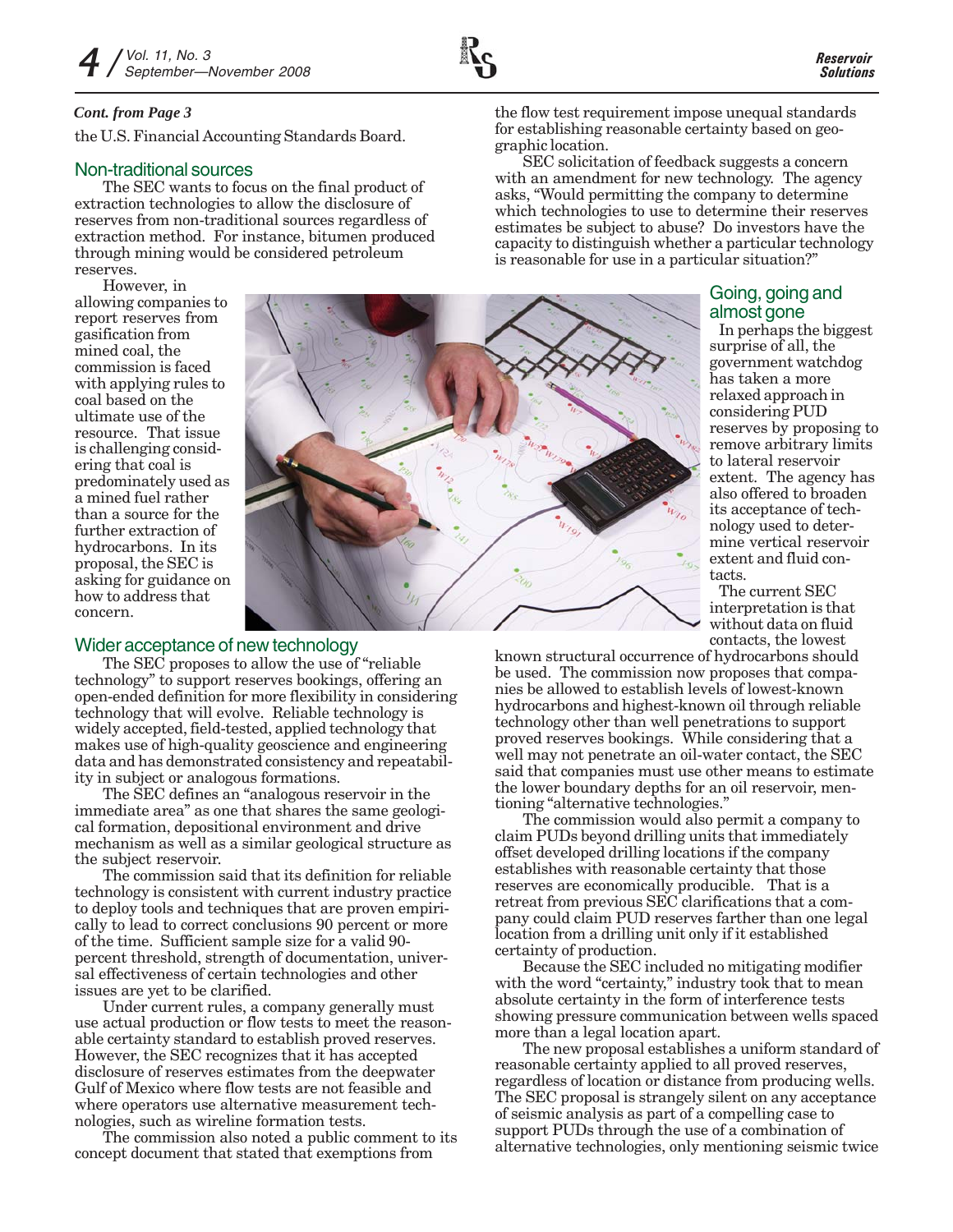

and then only in connection with previous public comments.

The SEC also made no comment on downhole tools to measure fluid pressures and densities. Independents in unconventional areas, integrated oil companies overseas and others urged the SEC to consider the use of those geophysical and engineering technologies in calculating proved quantities.

#### 3P reserves

The SEC proposes to permit disclosure of three classifications of reserves—proved, probable and possible—to enable companies to provide investors with more insight into the potential reserves base used by management in making field investment decisions. Because disclosing reserves categories less certain than proved increases the risk of confusion and litigation, the SEC has proposed to make disclosure of probable and possible reserves voluntary.

The proposed definitions of probable and possible reserves are based on 2007 SPE-PRMS guidelines. The SEC also defines resources based on the Canadian Oil & Gas Handbook but does not propose to allow the reporting of prospective or contingent resources.

#### Probabilistic techniques and aggregation

The commission also proposes to allow proved, probable or possible reserves to be calculated deterministically using single "most appropriate" values or probabilistically at the P90, P50 or P10 levels. Currently, the SEC requires that reported total reserves be simple arithmetic sums of all estimates for individual properties or fields within each reserves category. When probabilistic methods are used, reserves should not be aggregated probabilistically beyond the field or property level. Instead, they should also be aggregated by simple arithmetic summation.

In tackling the aggregation issue, the SEC is asking industry if it should continue to require all reported reserves to be simple arithmetic sums of all estimates or allow probabilistic aggregation of reserves estimated probabilistically up to the company level. The commission also seeks guidance from industry on whether reserves estimated and summed deterministically will be comparable to reserves estimated and aggregated probabilistically.

#### Vintaging of PUDs

The SEC proposes to prohibit a company from assigning proved status to undrilled locations if the



field development plan does not schedule drilling within five years. The exception is if the company discloses unusual circumstances that justify a longer time, such as particularly complex projects in remote areas that require more time to develop. Those standards are based on guidelines in the SPE-PRMS.

The commission is also proposing that oil and gas

companies prepare tables showing PUD reserves by product type, i.e., oil, gas, gas liquids, converted to proved developed each year for five years and the net investment required for the conversion annually.

The SEC said that it recognizes that some of the abuse related to PUD disclosure may be precipitated by its prohibition on the reporting of probable reserves. The SEC has asked industry if the proposed table is necessary considering that the proposed rules permit disclosure of probable reserves, which may reduce the incentive to categorize reserves as PUDs.

#### Improved recovery projects

Currently, a company can book PUD quantities from planned improved recovery projects based on actual IOR from the same reservoir. The SEC proposes to allow companies to book PUDs from planned IOR based on enhanced recovery from an analogous reservoir in the same geologic formation in the immediate area. The company would also have the option to submit other evidence using reliable technology that establishes reasonable certainty.

#### Geographic location and disclosure by field

The SEC has recognized that large U.S. oil and gas producers own most reserves overseas with material amounts in individual countries, basins or fields. To benefit investors, the commission is proposing

greater specificity than simply disclosing reserves within groups of countries. The proposal would amend current guidance in SFAS 69 and be particularly critical if the area is subject to such risks as political instability. The SEC is proposing to require reserves disclosures by continent, except where a particular country contains 15 percent or more of the company's global oil or gas reserves or where a particular sedimentary basin or field contains 10 percent or more of the company's reserves.

Generally, companies do not want to file the reserves of individual oil and gas fields because, in some cases, data previously considered proprietary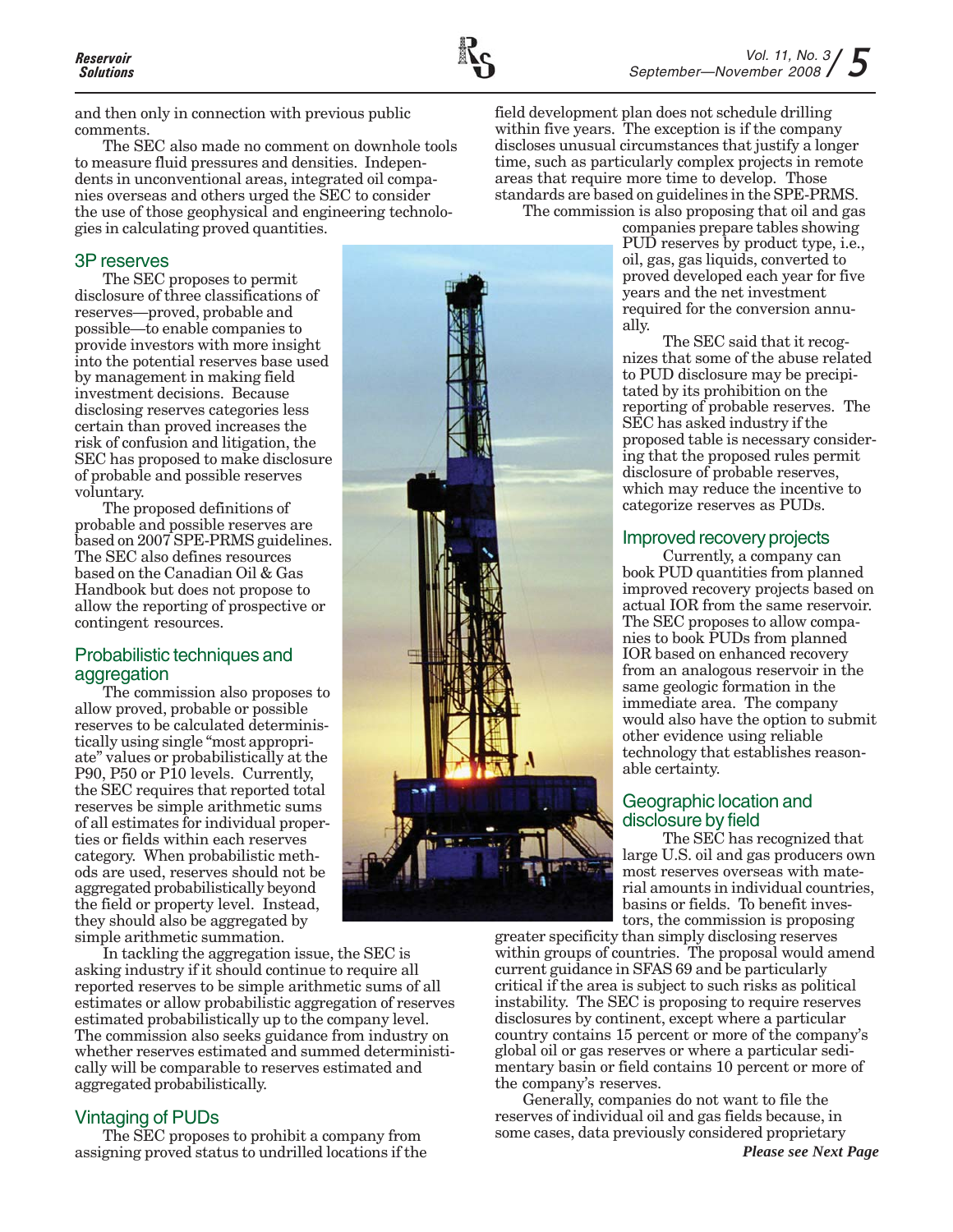#### would be disclosed to competitors. *Cont. from Page 5*

### At what cost?



Companies stung by compliance costs under Sarbanes Oxley are concerned with the extra paperwork and support services to comply with the proposed rules. The SEC estimates that to comply, the 241 oil and gas companies that file annual reports and 67 companies that file registration statements will spend almost 7,500 hours of in-house time and almost \$1.7 million for outside professional services. The cost estimate for additional services includes legal fees,

not fees from accounting auditors or independent reserves consultants.

The cost estimate includes the time and cost of preparing and reviewing disclosures, filing documents and retaining records. "Most of the information called for by the new proposed disclosure requirements, including the optional disclosure items, is readily available to oil and gas companies and includes information that is regularly used in their internal management systems," the SEC said.

The commission analyzed costs vs. benefits of new requirements. For instance, the SEC said that requiring the use of probabilistic estimates could significantly increase costs without significant increases in the reliability of results, noting that one commenter was concerned that companies may not have sufficient staff to calculate all reserves estimates through probabilistic methods. Ultimately, the SEC proposed either deterministic or probabilistic methods.



#### More questions than answers

In some cases, the SEC proposal raises more questions than answers. Anticipating that, the agency has included a series of questions after each proposed amendment soliciting comment to be considered in final approvals.

The commission has purposely proposed broad definitions and open-ended recommendations while avoiding specifics for more flexibility in accommodating future technological issues. However, industry does not want generalities in the rules to create a regulatory climate conducive to selective enforcement.

For years, industry has criticized the SEC for handling reserves issues on a company or case basis instead of making announcements industrywide, a step that would help ensure that all public issuers play by the same rules. The posting of comment letters last year helped defuse that criticism. The release of the agency's concept document and latest proposals this year along with the posting of industry feedback have further resolved the situation.

If the proposals become rules, more questions will arise. How will the SEC handle probabilistic aggregation of reserves that can benefit large companies with diverse portfolios? What type of technology will the SEC consider to be reliable? If distance from a productive unit is no longer a factor in assigning PUD locations, how far will companies extrapolate from the wellbore under the reasonable certainty standard?

*Editor's Note: Ryder Scott makes no claims for the accuracy or reliability of its interpretations of SEC language. Those seeking clarification should comment to the commission.*

## RS to exhibit in Moscow, Oct. 28-30

Ryder Scott professionals will attend the SPE Oil &

Gas Technical Conference in Moscow Oct. 28 to 30 and be at exhibition booth K20. Organizers expect 4,000 senior executives, engineers and industry professionals to attend.

**Larry Connor**, managing senior vice president and group leader in the Former Soviet Union, will be on hand as well as **Victor Hein**, petroleum engineer, and **Mike Wysatta**, business development manager. In addition, **Eugene Titkov**, president at FDP Engineering LLP, and **Dmitri Zabrodin**, vice president, will be at the booth. FDP and corporate parent United Consultants FDP have been alliance

partners of Ryder Scott for more than 15 years.

Ryder Scott has completed more than 100 major evaluation projects in the FSU and Eastern Europe,

conducting studies for BP, Sibir Energy plc, Hungarian Finance and Trade, EBRD, ExxonMobil, Shell, TotalElf, Agip, LukOil, Yukos Oil Co., Tyumen Oil Co., Rosneft, Sakhalinmorneftegas, Sidanco, Nobel Oil, Ex-Im Bank and others.

Ryder Scott and FDP are familiar with the field data and methodologies used by companies

in the FSU and routinely review and analyze nontranslated data, work notes and other information. TRC Consultants, another alliance partner and developer of the PHDWin decline-curve and economics software program, will be exhibiting next to Ryder Scott at booth K18.

Ryder Scott helped develop and test PHDWin before its launch in 2001. For more information, e-mail Wysatta at mike\_wysatta@ryderscott.com.

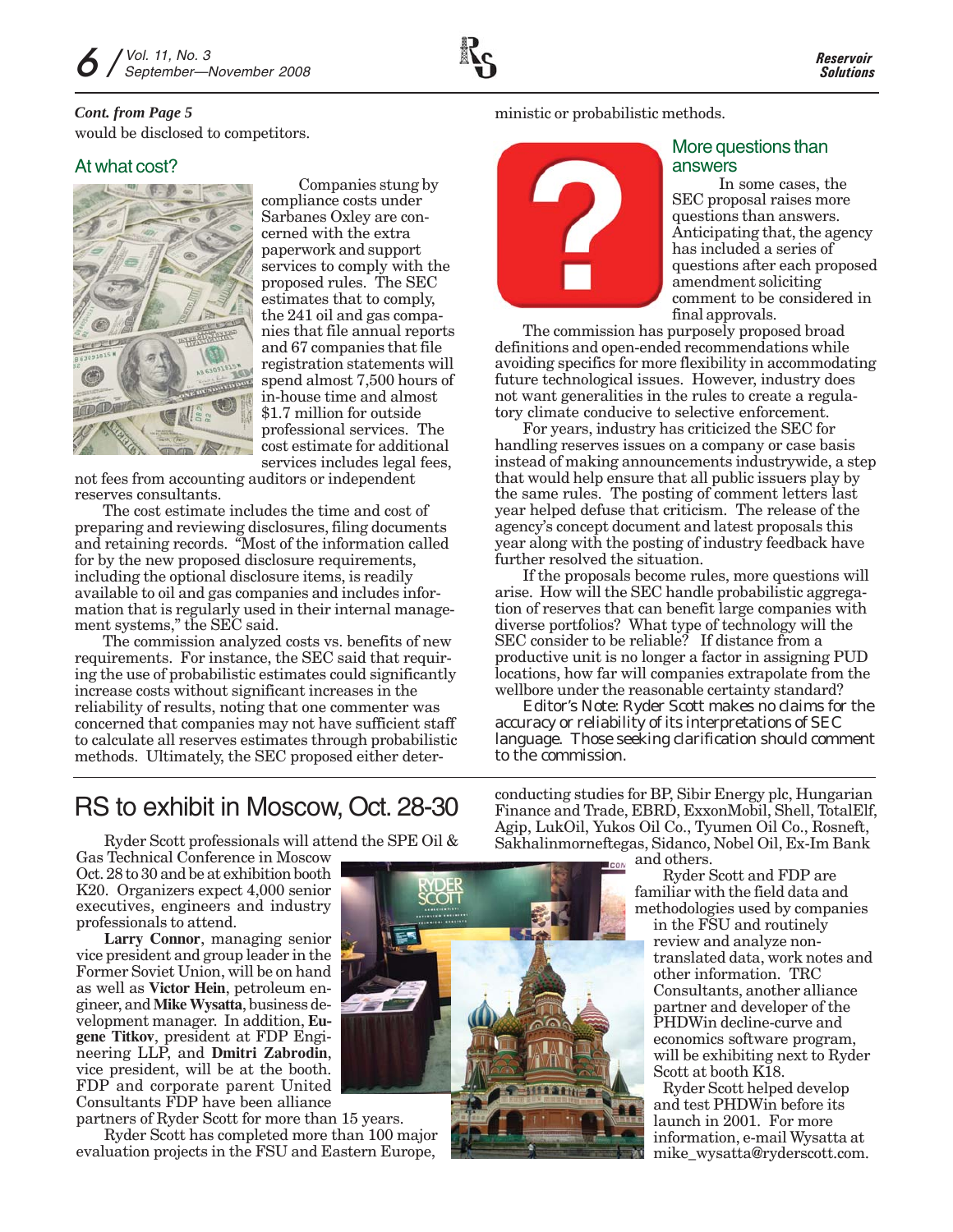## Petroleum engineers join Ryder Scott in Houston, Calgary



**Chen**

Three petroleum engineers joined Ryder Scott recently in Houston and Calgary. **Allan Chen**, an expert in geothermal, unconventional and fractured reservoirs, will conduct reserves evaluations in Calgary.

He most recently was an E&P project leader at Formosa Petrochemical Corp., the first petroleum E&P division in Taiwan's private sector. He worked there for three years and led an E&P team in identifying

overseas prospects and conducting technical evaluations.

Collaborations included integrated reservoir characterization, reservoir management, reserves estimation and field development planning. Projects included an integrated tight gas reservoir study in New Mexico, Rocky Mountain oil shale evaluation and a U.S. CO<sub>2</sub> EOR study. Evaluations involved petrophysical studies, decline-curve analysis, geological modeling, reservoir simulation and economic analysis. Chen also performed prospect analysis through probabilistic methods.

Before that, he conducted reservoir engineering work at GeothermEx Inc. where he managed several geothermal fields and examined recovery feasibility of Canadian oil sands.

Chen, a Distinguished Member of the Chinese Minerals and Metallurgy Engineers, has written numerous technical papers. He has BS and MS degrees in mineral and petroleum engineering from National Cheng Kung University and a PhD degree in petroleum engineering from Stanford University

**Steven E. Hudson** joined the Houston office as a petroleum engineer. He most recently worked at Chevron Corp. as a global reserves analyst involved in the execution of the annual reserves cycle for international business units.

He ensured consistency in reserves reporting while maintaining the corporate reserves database. Hudson was also involved in the annual Sarbanes-Oxley audit.



**Hudson**

Before that, Hudson worked at DeGolyer and MacNaughton for two years as a reservoir engineer where he evaluated reserves in accordance with U.S. SEC and SPE guidelines. He also analyzed field performance and economics and performed studies for infill drilling, property sales and acquisitions and project feasibility.

Hudson has evaluated oil and gas properties in the U.S., Algeria, Former Soviet Union and United Kingdom. He has a BS degree in petroleum engineering from Texas A&M University.

**Robert J. Paradiso** joined the Houston office as a petroleum engineer. He was a senior engineering advisor at Devon Energy Corp. where he conducted reservoir engineering for six years. A veteran petroleum engineer of almost 30 years, his experience includes reservoir and production engineering in the Permian, Delaware and San Juan basins, U.S. gulf coast onshore fields and Gulf of Mexico shelf and deepwater areas.



Paradiso has also evaluated properties in Venezuela, Argentina and Egypt. He has expertise in volumetric calculations, decline-curve and materialbalance analysis, stochastic and deterministic economic evaluations, log analysis, reserves management and production forecasting.

Paradiso began his career in the late 1970s as a reservoir engineer at Getty Oil Co. and Texaco Inc. and continued with

**Paradiso**

engineering positions at Union Texas Petroleum Corp., Amax Oil & Gas Inc., Santa Fe Snyder Corp., Halliburton Energy Services and El Paso Corp.

His projects included coordinating and conducting reservoir, production, completion and drilling engineering for GOM fields and evaluating offshore acquisitions. Paradiso also managed development of an internal reserves management system for 3,000 wells and developed and maintained specialized economic calculations.

He has U.S. tight-gas and coalbed-methane reservoir evaluation experience as well as expertise in production and operations in the Eastern Desert of Egypt and Gulf of Suez offshore. Paradiso has a BS degree in petroleum engineering from Texas Tech University.

# Errata, etc.

 The June *Reservoir Solutions* newsletter erroneously reported that **Victor Hein**, petroleum engineer, began his career with Leede Exploration Co. in 1973. He started his career with Chevron Corp. in 1973 where he worked for two years as a drilling and production engineer. In 1984, Hein joined Leede as manager of production and reservoir engineering.

 **Tom Talley**, as correctly spelled, became a senior geologist, as reported in June.

 In order, BP, ConocoPhillips and Devon Energy Corp. have the most SOS software users. The June *Reservoir Solutions* erroneously included Apache Corp. in the top three and did not include BP.

 *Zeus Technology* magazine published a July article on the SOS software after reviewing a June *Reservoir Solutions* newsletter. *Hart's O&G Investor* magazine planned to publish a September article on the use of a 1938 Ryder Scott map as featured in the June newsletter.